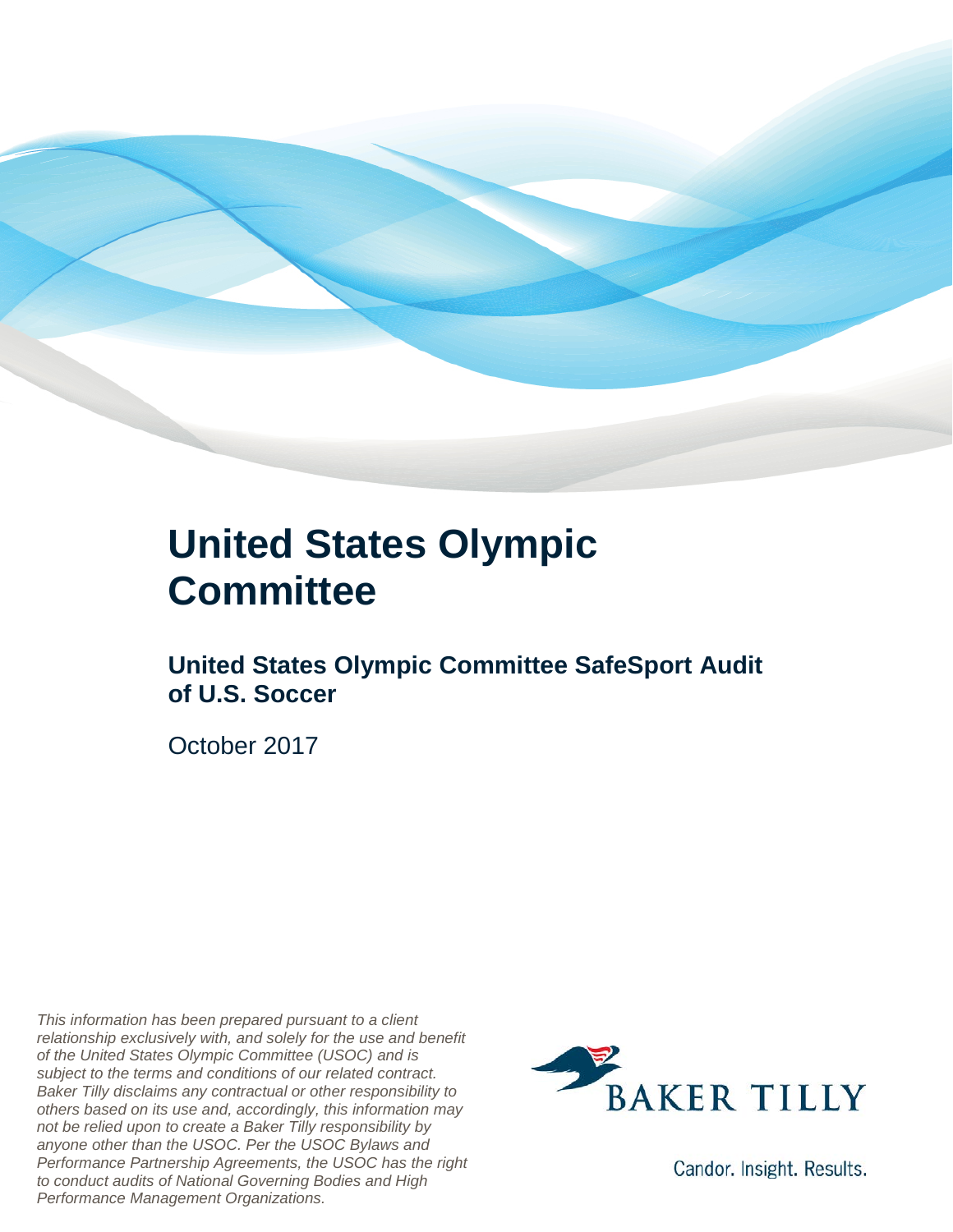

| UNITED STATES OLYMPIC COMMITTEE SAFESPORT AUDIT OF U.S. |  |
|---------------------------------------------------------|--|
|                                                         |  |
|                                                         |  |
|                                                         |  |
|                                                         |  |
|                                                         |  |
|                                                         |  |
|                                                         |  |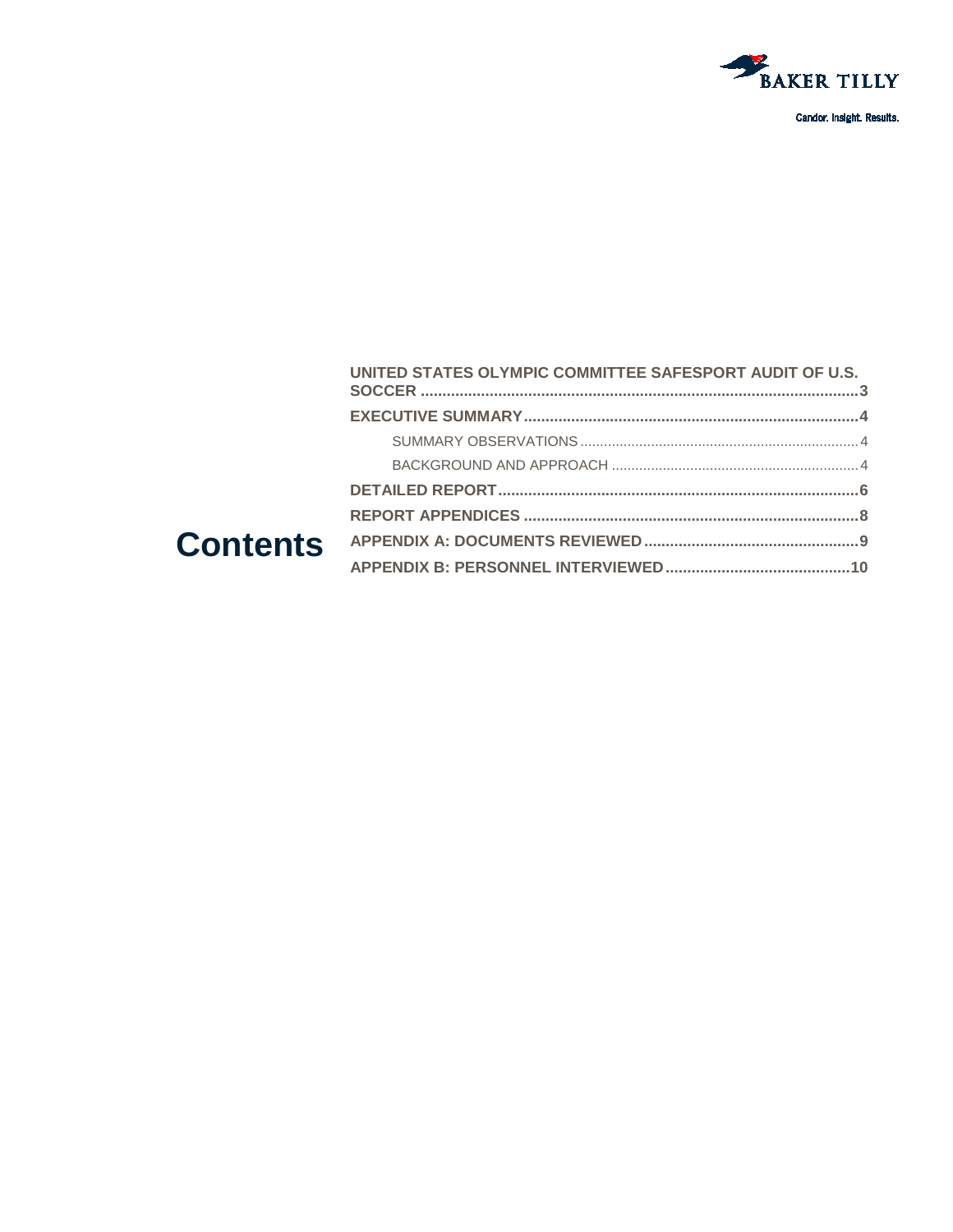

j

United States Olympic Committee USOC SafeSport Audit of U.S. Soccer

## <span id="page-2-0"></span>**United States Olympic Committee SafeSport Audit of U.S. Soccer[1](#page-2-1)**

<span id="page-2-1"></span><sup>1</sup> To consider the report in its entirety, please refer also to the detailed management response that will appear here [\[Governance Documents\]](https://www.teamusa.org/Footer/Legal/Governance-Documents) within 90 days of the date of this report.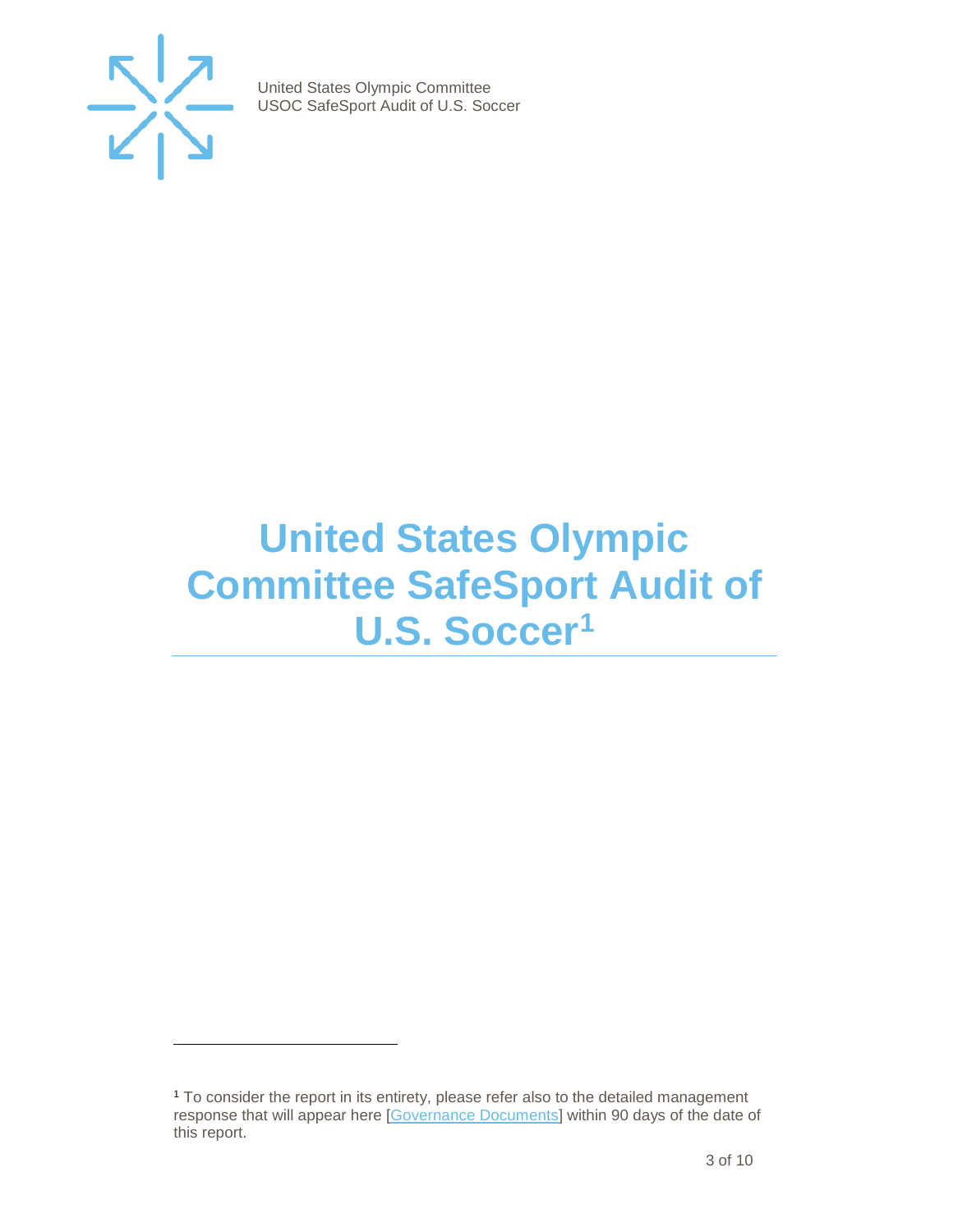

j

United States Olympic Committee USOC SafeSport Audit of U.S. Soccer

# **Executive Summary**

#### <span id="page-3-1"></span><span id="page-3-0"></span>**Summary Observations**

It shall be the policy of the United States Olympic Committee (USOC) that each National Governing Body (NGBs) adopt a Minimum Standards Policy for Athlete Safety Programs (Athlete Safety Standards) by December 31, 2013[2](#page-3-3).

We noted the following opportunities to enhance the design of U.S. Soccer's compliance with the Athlete Safety Standards:

> **Athlete Safety Standards - Education and Training Testing -** Two individuals selected for testing (20% of the selected individuals) did not complete education and training requirements during the testing period (i.e., May 1, 2016 through April 30, 2017); however, evidence was provided that one individual completed the education and training requirements prior to issuing the audit report.

#### <span id="page-3-2"></span>**Background and Approach**

USOC engaged Baker Tilly Virchow Krause (Baker Tilly), to assist the USOC in the completion of SafeSport audits, to assess compliance with SafeSport policies and procedures at the USOC and all of its NGBs and High Performance Management Organizations (HPMOs).

Baker Tilly performed a review of U.S. Soccer to evaluate compliance with the Athlete Safety Standards. The following activities were performed for this review of U.S. Soccer:

- > Developed and executed an audit program that included:
	- Holding a virtual entrance meeting to discuss and document U.S. Soccer's SafeSport program and processes.
	- Selecting a sample of 10 from the required individuals to ensure a background check was performed and education and training was completed. See **Appendix A** for a list of documents reviewed.
	- Reviewing U.S. Soccer's athlete safety policy and determining whether the following was addressed:
		- Required misconduct is prohibited and defined;
		- **Reporting procedures are documented; and**
		- The grievance process is documented and complies with Athlete Safety Standards.
	- Identifying which individuals are required to undergo a criminal background check and complete education and training.

<span id="page-3-3"></span><sup>2</sup> Effective June 20, 2017 the USOC replaced the Athlete Safety Standards with the NGB Athlete Safety Policy. Due to the timing of this audit, fieldwork was performed in accordance with the Athlete Safety Standards.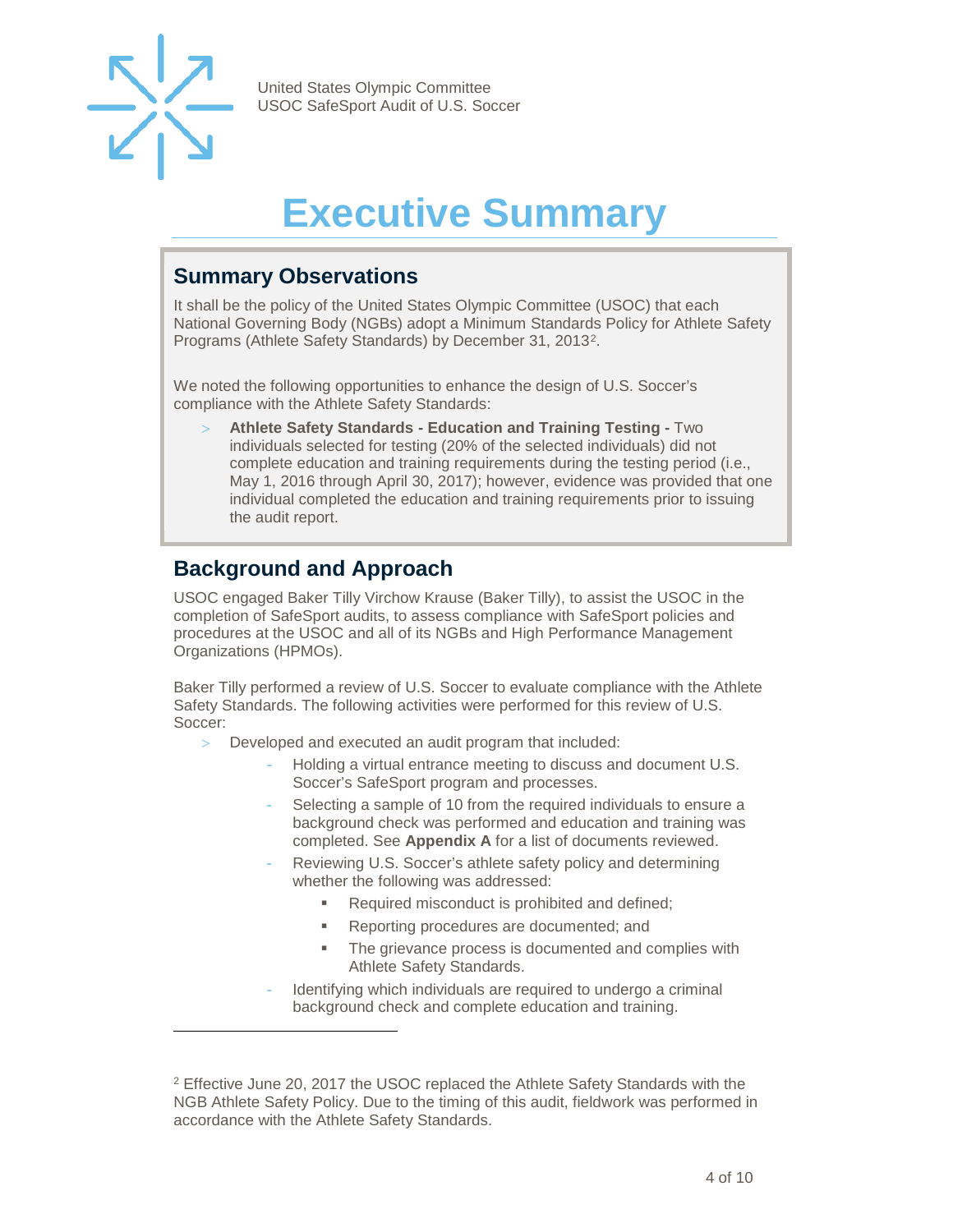

- > Conducted a virtual exit meeting, if requested, following delivery of the draft report, to discuss audit findings and recommendation(s) with U.S. Soccer. See **Appendix B** for a list of individuals interviewed.
- > Identified specific observations and recommendations regarding opportunities to enhance compliance with Athlete Safety Standards. Observations include the following attributes: criteria, condition, cause, effect and recommendation, as set out in the International Professional Practices Framework (IPPF) Standards and Practice Advisory 2410-1.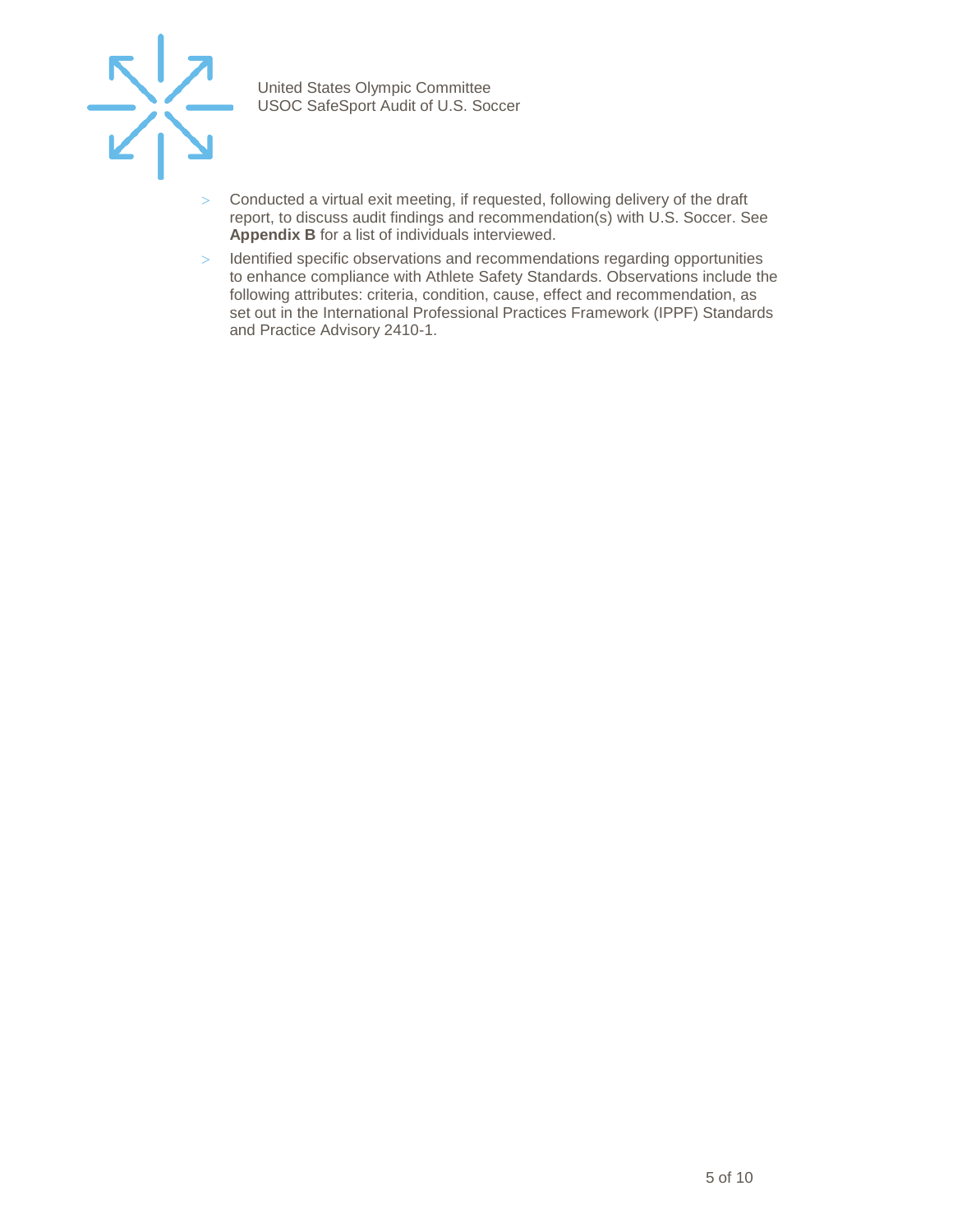

# **Detailed Report**

<span id="page-5-0"></span>The table below represents opportunities to enhance the design and effectiveness of U.S. Soccer's compliance with the Athlete Safety Standards.

| 1. Athlete Safety Standards - Education and Training Testing |                                                                                                                                                                                                                                                                                                                                                                                                                                                                                                                                                                                                                                                                                                                                                                                                                  |  |
|--------------------------------------------------------------|------------------------------------------------------------------------------------------------------------------------------------------------------------------------------------------------------------------------------------------------------------------------------------------------------------------------------------------------------------------------------------------------------------------------------------------------------------------------------------------------------------------------------------------------------------------------------------------------------------------------------------------------------------------------------------------------------------------------------------------------------------------------------------------------------------------|--|
| <b>Criteria</b>                                              | The Athlete Safety Standards state each NGB/HPMO shall<br>require education and training for those individuals it formally<br>authorizes, approves, or appoints (a) to a position of authority<br>over, or (b) to have frequent contact with athletes.                                                                                                                                                                                                                                                                                                                                                                                                                                                                                                                                                           |  |
| <b>Condition</b>                                             | Two individuals selected for testing (20% of the selected<br>individuals) did not complete education and training requirements<br>during the testing period (i.e., May 1, 2016 through April 30,<br>2017); however, evidence was provided that one individual<br>completed the education and training requirements prior to<br>issuing the audit report.                                                                                                                                                                                                                                                                                                                                                                                                                                                         |  |
| <b>Cause</b>                                                 | U.S. Soccer may not be consistently tracking and monitoring<br>compliance with the education and training requirements of the<br>Athlete Safety Standards.                                                                                                                                                                                                                                                                                                                                                                                                                                                                                                                                                                                                                                                       |  |
| <b>Effect</b>                                                | Individuals U.S. Soccer formally authorizes, approves or appoints<br>(a) to a position of authority over, or (b) to have frequent contact<br>with athletes may not be in compliance with the USOC's<br>SafeSport program because they have not completed education<br>and training prior to having contact with athletes. U.S. Soccer<br>must be in compliance with the Athlete Safety Standards to be a<br>member in good standing. Noncompliance with the Athlete Safety<br>Standards can result in disciplinary action by the USOC including<br>withdrawal of high performance funding.<br>Also, athletes may have contact with individuals who are<br>unaware of SafeSport misconduct and the potential impact to<br>athletes' well-being, which could put athletes at SafeSport-related<br>misconduct risk. |  |
| <b>Recommendation</b>                                        | U.S. Soccer must require that individuals it formally authorizes,<br>approves, or appoints (a) to a position of authority over, or (b) to<br>have frequent contact with athletes complete education and<br>training requirements in a timely manner and before they have<br>contact with athletes to provide assurance that they are educated<br>on the requirements of the Athlete Safety Standards. U.S. Soccer<br>must consistently track and verify education and training<br>requirements are met for all required individuals. Compliance with<br>these requirements must be completed within 90 days of receipt<br>of the final audit report.<br>U.S. Soccer should review the testing results and require all<br>necessary individuals to complete the necessary requirements                            |  |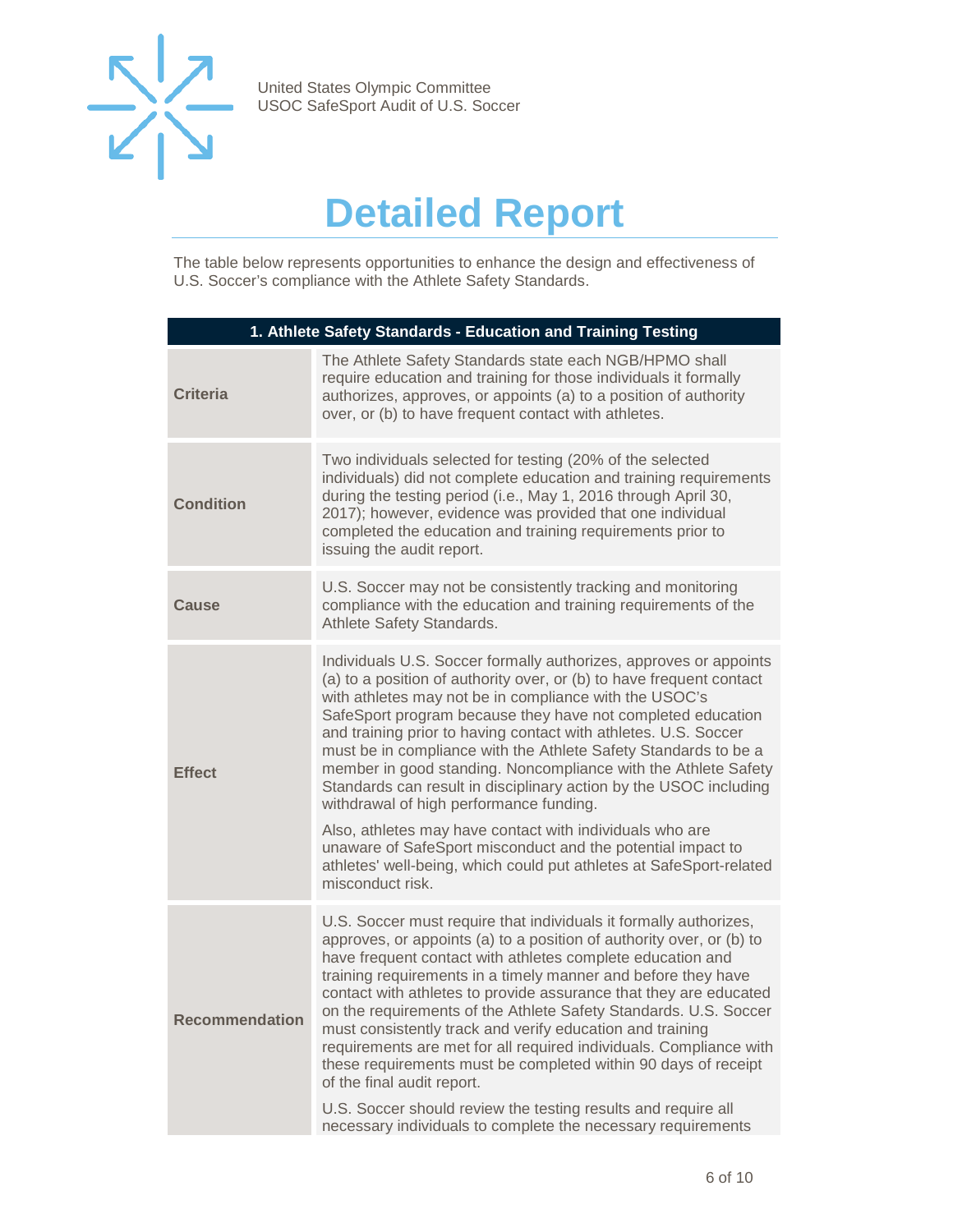

| 1. Athlete Safety Standards - Education and Training Testing |                                                                                                                                                                                                                                                                                                                 |  |
|--------------------------------------------------------------|-----------------------------------------------------------------------------------------------------------------------------------------------------------------------------------------------------------------------------------------------------------------------------------------------------------------|--|
|                                                              | (i.e., education and training).                                                                                                                                                                                                                                                                                 |  |
| <b>Management</b><br>response                                | One of the ten individuals selected for testing failed to complete<br>the education and training requirements of U.S. Soccer, and as a<br>result, was never formally authorized, approved or appointed by<br>U.S. Soccer (a) to a position of authority over, or (b) to have<br>frequent contact with athletes. |  |
|                                                              | One of the ten individuals selected for testing did not complete<br>the education and training requirements during the appropriate<br>timeframe. Nonetheless, with continued requests for compliance,<br>the individual completed the education and training requirements<br>on July 20, 2017.                  |  |
|                                                              | We agree with the condition and recommendation and will<br>respond to the USOC with a detailed plan to ensure compliance<br>with the current NGB Athlete Safety Policy. Our plan will be<br>submitted to the USOC within the 90-day timeline referenced<br>above.                                               |  |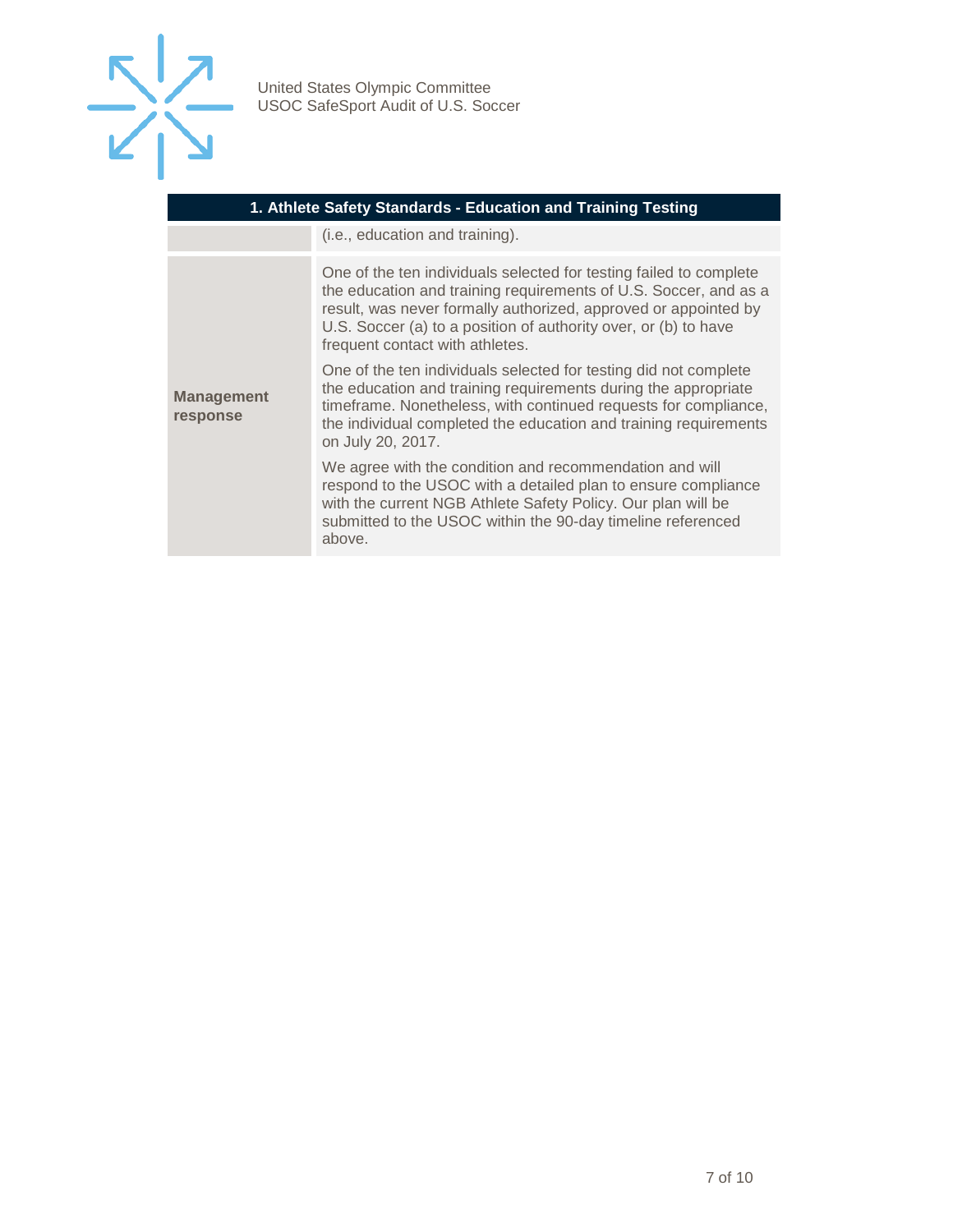

# <span id="page-7-0"></span>**Report Appendices**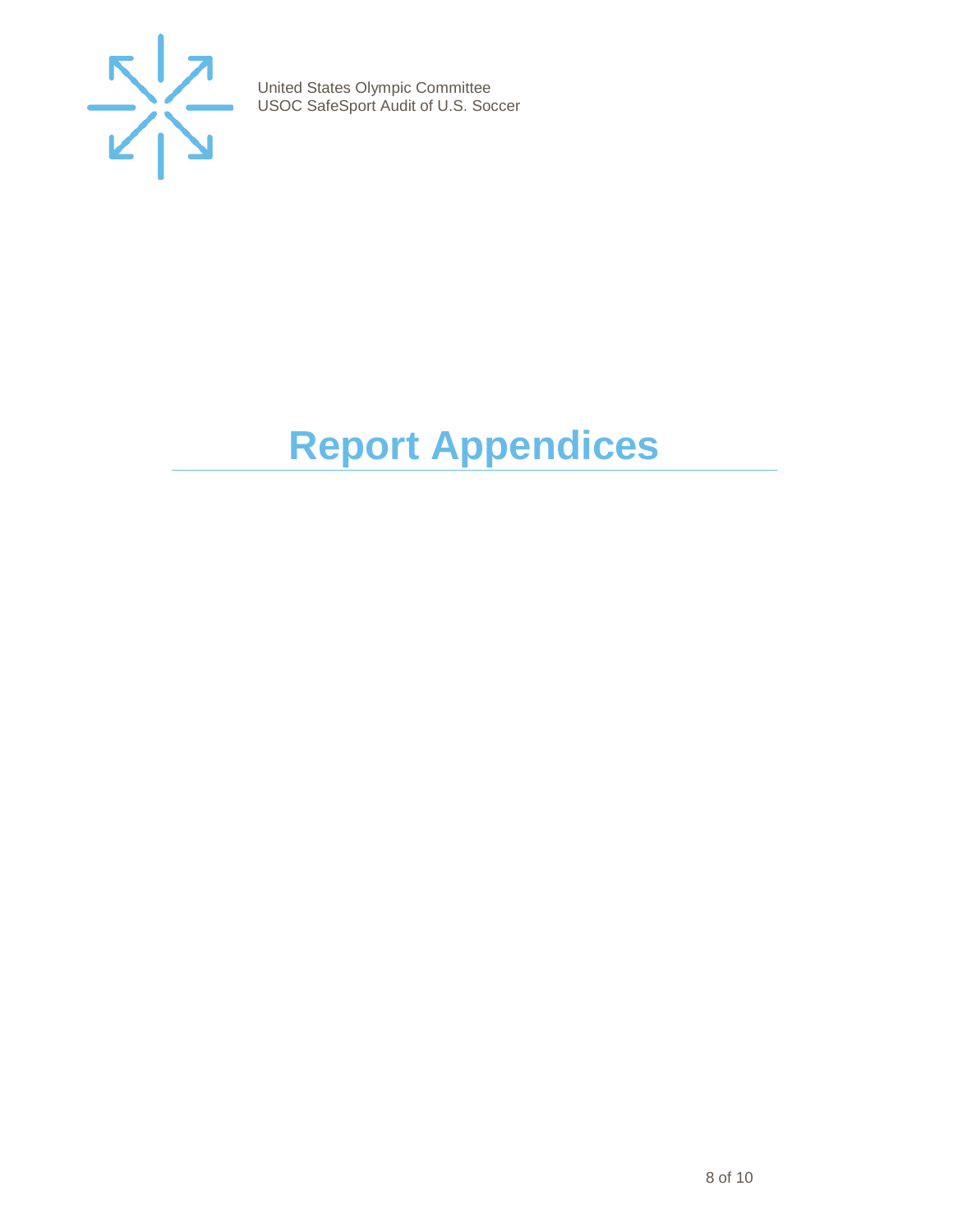

### <span id="page-8-0"></span>**Appendix A: Documents Reviewed**

We reviewed the following documents:

- > Athlete Safety Standards Program Questionnaire
- > Population listing of "required individuals" (i.e., covered individuals required to undergo background check and training)
- > SafeSport Completion Certificates
- > U.S. Soccer Development Academy Rules and Regulations 2016-2017
- > Bylaws of the United States Soccer Federation Inc.
- > U.S. Soccer Prohibited Conduct Policy